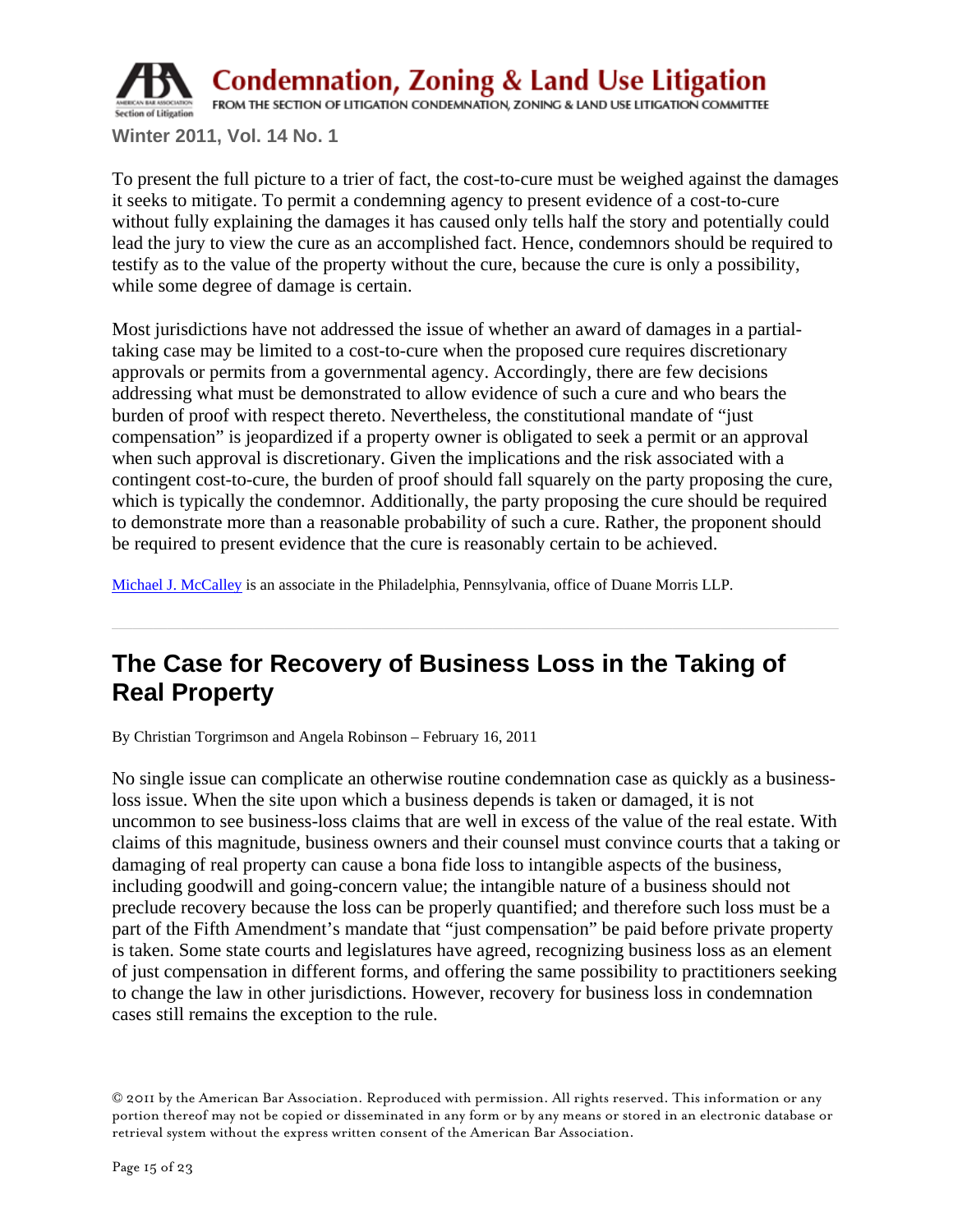**Condemnation, Zoning & Land Use Litigation** FROM THE SECTION OF LITIGATION CONDEMNATION, ZONING & LAND USE LITIGATION COMMITTEE Section of Litigation

**Winter 2011, Vol. 14 No. 1** 

# **The General Rule—No Recovery for Business Loss**

Despite the gradual recognition of business loss as part of just compensation, most courts remain reluctant to compensate property owners for business loss that cannot be precisely quantified. The traditional reason for denying recovery is that damage to business is *damnum absque injuria*, a harm without an injury, and thus not compensable. Other common lines of reasoning that courts articulate for denying business-loss recovery include:

- Business loss is too speculative to calculate to an acceptable degree of certainty.
- The condemnor has not taken the business from the owner, only the real property.
- The U.S. Constitution does not grant compensation for the taking of personal or intangible property.

## **Exceptions to the General Rule**

As a result of the substantial hardship caused by the exclusion of business loss to business owners, some courts have chipped away at the general rule. The U.S. Supreme Court carved out two major, albeit narrow, exceptions in cases involving businesses taken for government operation and cases involving temporary takings. In 1893, the Supreme Court first addressed a governmental taking of a business for continued operation in *Monongahela Navigation Co. v. United States*. In *Monongahela*, a company had been granted a state charter to construct and operate locks on the Monongahela River, which the government condemned and continued to operate. The legislation authorizing the taking provided no award of compensation for the loss of the franchise to collect tolls. In holding that the Fifth Amendment required that the company be provided with the "full and perfect equivalent" of the appropriated property, the Supreme Court emphasized that the company was entitled to recover compensation for the loss of its franchise because it was an integral part of the property's value to the owner.

In 1949, the Supreme Court addressed the temporary taking of a business in the case of *Kimball Laundry Co. v. United States*, in which the government temporarily occupied and operated the Kimball Laundry plant to serve the members of the army. The market value of the laundry plant dropped considerably during this time. The district court awarded recovery for the physical takings related to the equipment, machinery, and the like, but wholly denied recovery for the diminution in the value of the business. The Supreme Court held that the intangible nature of a business, in and of itself, does not preclude compensation for its loss when a business is temporarily condemned. The temporary taking effectively eliminated Kimball's ability to profit from its customer list and customers' loyal patronage during the government's occupancy of the premises. In holding that the government had to compensate the Kimballs for the going-concern value of the lost business, the Supreme Court distinguished between a permanent taking of a fee simple to business property and a temporary taking of the same. In the former, the Supreme Court found it was highly probable that the owner would be able to relocate the going-concern value and that any losses resulting from the owner's inability to do so would be "speculative." In

<sup>© 2011</sup> by the American Bar Association. Reproduced with permission. All rights reserved. This information or any portion thereof may not be copied or disseminated in any form or by any means or stored in an electronic database or retrieval system without the express written consent of the American Bar Association.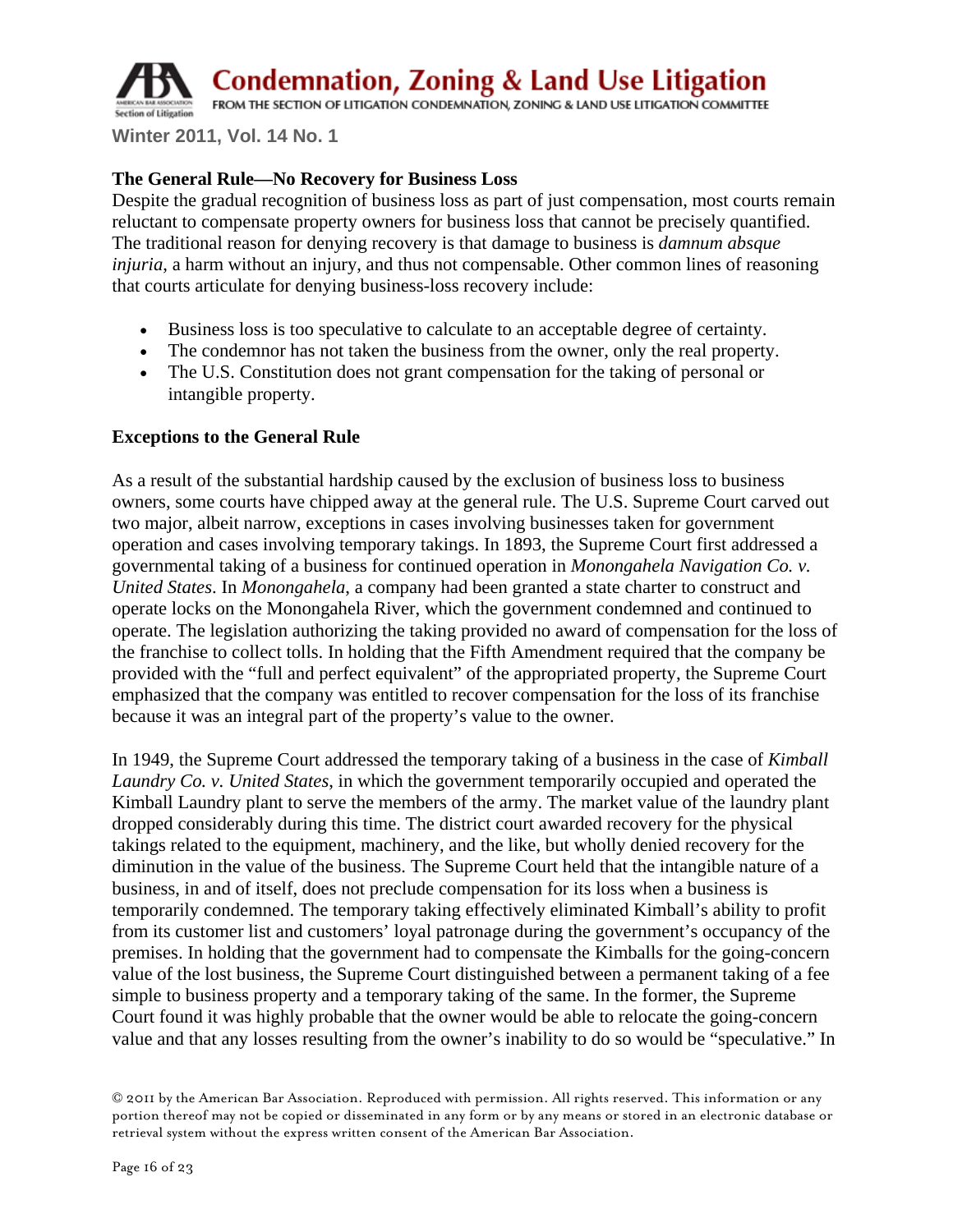

**Winter 2011, Vol. 14 No. 1** 

the latter, however, the likelihood that the owner would be able to temporarily relocate was so remote as to give rise to a requirement for compensation.

## **Trend Toward Allowing Business-Loss Recovery**

More recently, the general rule of no recovery has been the subject of harsh criticism. This criticism has caused several states to modify or even eliminate the rule, either legislatively, judicially, or in the case of Louisiana, by constitutional amendment.

# **Legislative Recognition of Business-Loss Recovery**

Several courts have recognized the harshness of the reality of denying recovery to a business owner, but have concluded that the remedy must be legislative, rather than judicial in nature. To date, the following five states have enacted the most comprehensive legislation authorizing business-loss recovery.

## *California and Wyoming*

A business owner may recover goodwill by proving (1) the taking of property or injury to the remainder caused the business loss; (2) neither relocation nor other reasonable steps will prevent the loss; and (3) no other statutory or other form of recovery will include compensation for the loss.

# *Florida*

"Where less than the entire property is sought to be appropriated . . . an established business of more than 4 years' standing before January 1, 2005 . . . [or] an established business of more than 5 years' standing on or after January 1, 2005" may recover for business loss.

## *Idaho*

A business owner may recover for business loss if: (1) The property sought to be condemned constitutes only a part of a larger parcel; (2) the business has more than five years' standing; (3) the taking of the property reasonably caused the business loss; (4) the business is owned by the party whose lands are condemned or located upon adjoining lands owned or held by such party; (5) neither relocation nor other reasonable steps would have prevented the loss; (6) no other statutory or other form of recovery will include compensation for the loss; and (7) the business owner submits the required statutory notice to the condemning authority.

#### *Vermont*

Property owners should be compensated for "the direct and proximate decrease in the value" of a business located on property that is to be taken.

## **Judicial Recognition of Business-Loss Recovery**

Courts in Georgia, Michigan, Minnesota, Wisconsin, Alaska, and Nevada have all determined that, as a matter of state constitutional law, business loss is compensable to varying degrees. These judicial determinations, that recovery of business loss in condemnation cases is mandated

<sup>© 2011</sup> by the American Bar Association. Reproduced with permission. All rights reserved. This information or any portion thereof may not be copied or disseminated in any form or by any means or stored in an electronic database or retrieval system without the express written consent of the American Bar Association.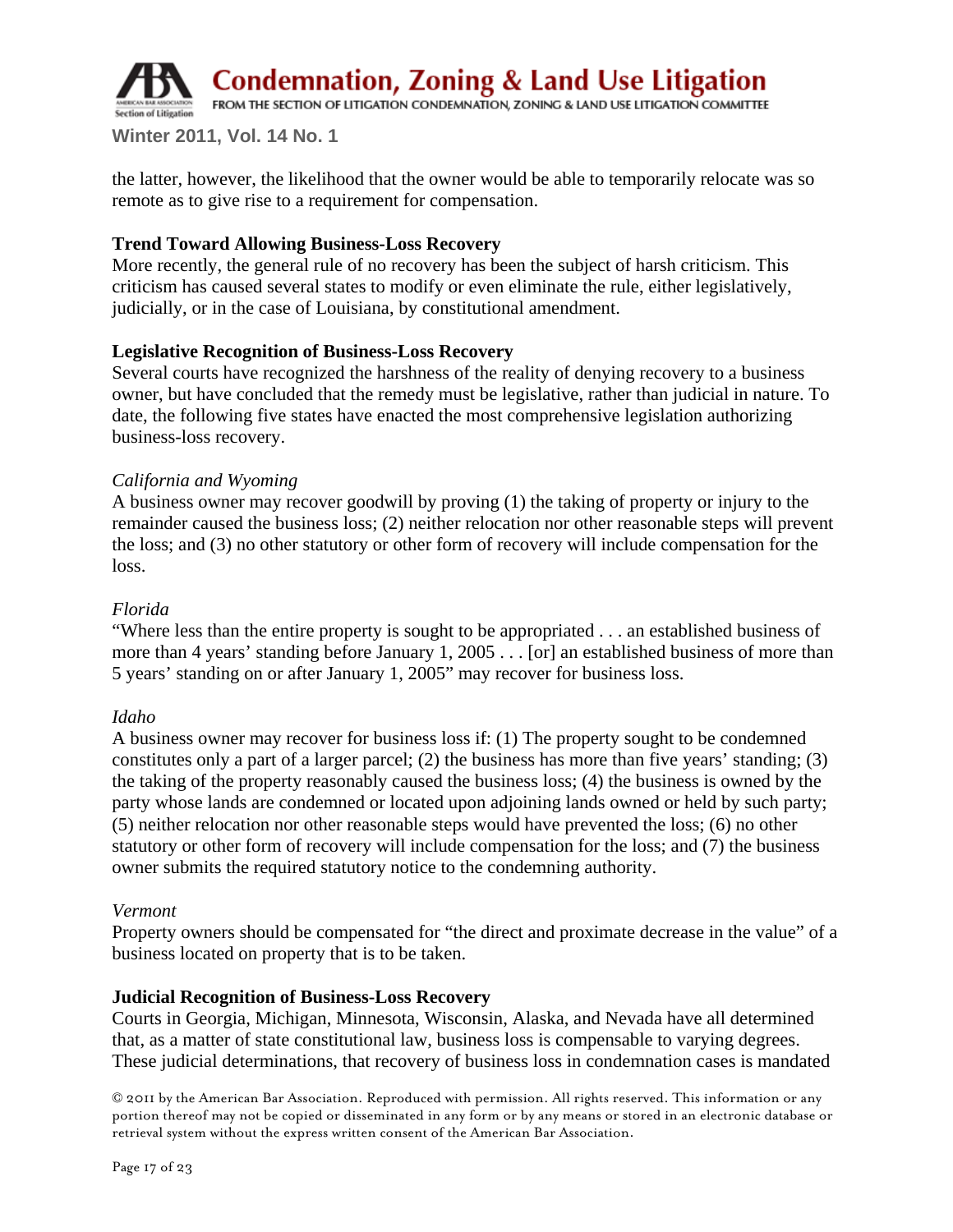

**Condemnation, Zoning & Land Use Litigation** 

FROM THE SECTION OF LITIGATION CONDEMNATION, ZONING & LAND USE LITIGATION COMMITTEE

**Winter 2011, Vol. 14 No. 1** 

by state constitutions, represent a fundamental shift away from the legal reasoning underlying the general rule of no recovery.

#### *Georgia*

In 1966, *Bowers v. Fulton County* became the Georgia Supreme Court's seminal state decision requiring compensation for businesses loss as a matter of state constitutional law. In *Bowers*, the Georgia Supreme Court held that a property owner could recover for business loss and relocation expenses as separate items of damage in addition to the value of the property condemned. In so holding, the Court expressly overruled numerous earlier cases that disallowed the recovery of business loss and limited evidence of such loss to the purpose of showing the use and value of the property condemned.

In spite of the broad language of the *Bowers* decision, there are several elements of procedure and proof that are required before business loss may be recovered in Georgia:

- A condemnee must plead and prove business loss as a separate element; a condemnor is not required to include business loss in its initial estimate of compensation.
- A condemnee must prove a unique relationship between the business and the property condemned under any one of three tests for uniqueness.
- Evidence of business loss cannot be remote or speculative, and the loss must be permanent, not temporary.
- A tenant operating the business may recover for either a total loss of or partial damage to a business that continues to operate; a fee owner operating the business must prove a total loss at that location to recover business loss as a separate item of damage.

## *Michigan*

Michigan allows recovery of business losses on a limited basis. Just compensation requires that the condemnee be "in as good a position as was occupied before the taking." Going-concern value and good will are recoverable only if the business is taken for use as a going concern. The rationale is that a successful business may generally be relocated to another location; therefore, if the government does not take the business for use as a going concern, "the owner of that interest need not be compensated since nothing is taken."

#### *Minnesota*

In Minnesota, courts uphold the general rule denying recovery of business loss in condemnation cases, but allow recovery in certain situations. A condemnee can recover loss of going-concern value by showing: "(1) that his going-concern value will in fact be destroyed as a direct result of the condemnation, and (2) that his business either cannot be relocated as a practical matter, or that relocation would result in irreparable harm to the interest."

<sup>© 2011</sup> by the American Bar Association. Reproduced with permission. All rights reserved. This information or any portion thereof may not be copied or disseminated in any form or by any means or stored in an electronic database or retrieval system without the express written consent of the American Bar Association.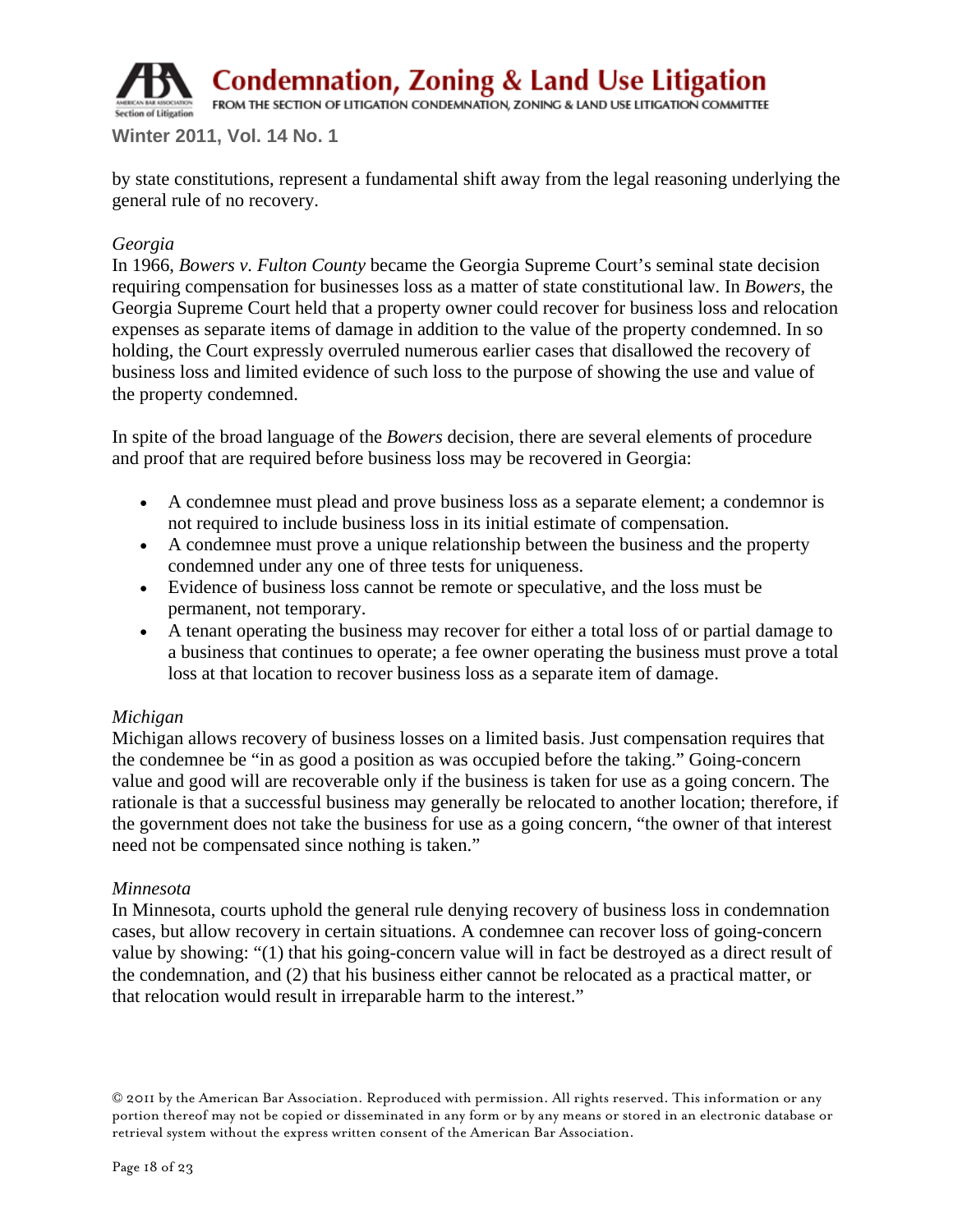

**Condemnation, Zoning & Land Use Litigation** 

FROM THE SECTION OF LITIGATION CONDEMNATION, ZONING & LAND USE LITIGATION COMMITTEE

**Winter 2011, Vol. 14 No. 1** 

#### *Wisconsin*

Caselaw in Wisconsin is inconsistent as to whether a business owner may recover for incidental losses. In *Luber v. Milwaukee County*, the Wisconsin Supreme Court had no difficulty in holding that rental income is a property interest for which an owner must receive compensation under the Wisconsin constitution, noting that the test for determining damages is not what the government has gained, but rather what the owner has lost. The *Luber* court found that the Wisconsin statute providing for restricted compensation operated not as "a matter of legislative charity but as an unauthorized limit upon recovery." Therefore, the *Luber* Court explicitly rejected the rule making such consequential or incidental damages *damnum absque injuria*, and invalidated the Wisconsin statute insofar as it limited compensation.

However, subsequent cases cast doubt on the *Luber* ruling, thus making the extent of recovery for a business owner in Wisconsin uncertain. For example, in *Hasselblad v. City of Green Bay*, the Wisconsin Court of Appeals concluded that *Luber* "does not constitutionally mandate unlimited recovery for all consequential damages in eminent domain actions." In *Hasselblad*, the court upheld a statutory limit on business-replacement damages, finding no constitutional right to compensation for relocation expenses. The court recognized that *Luber* was a "radical departure" from the prevailing rule that condemnation provides no recovery for consequential or incidental damages. The court also found that there was a rational basis for distinguishing the incidental damages awarded in *Luber* because "[r]ental losses bear a direct relationship to fair market value that business replacement expenses do not."

#### *Alaska*

In Alaska, the temporary loss of profits during relocation of a business due to the taking of property on which a business is conducted, constitutes property that is "damaged for public use" for which there must be compensation under the Alaska constitution. Loss of profits to business resulting from the state's exercise of eminent-domain power is an item of special damages, and thus the condemnee has the burden of proving by preponderance of evidence the amount of profits lost as a direct result of the taking.

#### *Nevada*

In *State v. Cowan*, the Nevada Supreme Court held that lessees were entitled to compensation for destruction of their business as an exception to the undivided-fee rule. The court also held that business goodwill, rather than lost profits, was the appropriate measure of damages for the complete destruction of the lessees' business. In *Cowan*, the lessees operated a franchised gasoline station on the condemned property that was completely destroyed. The lessees were unable to relocate their business because oil companies were not extending new leases for gasstation franchises in the area, which meant the lease's value was inextricably tied to the unique location of the condemned property. In this situation, the court concluded that the undivided-fee rule would not adequately compensate the lessees for what was taken, and therefore the Nevada constitution required compensation for the destruction of the business.

<sup>© 2011</sup> by the American Bar Association. Reproduced with permission. All rights reserved. This information or any portion thereof may not be copied or disseminated in any form or by any means or stored in an electronic database or retrieval system without the express written consent of the American Bar Association.